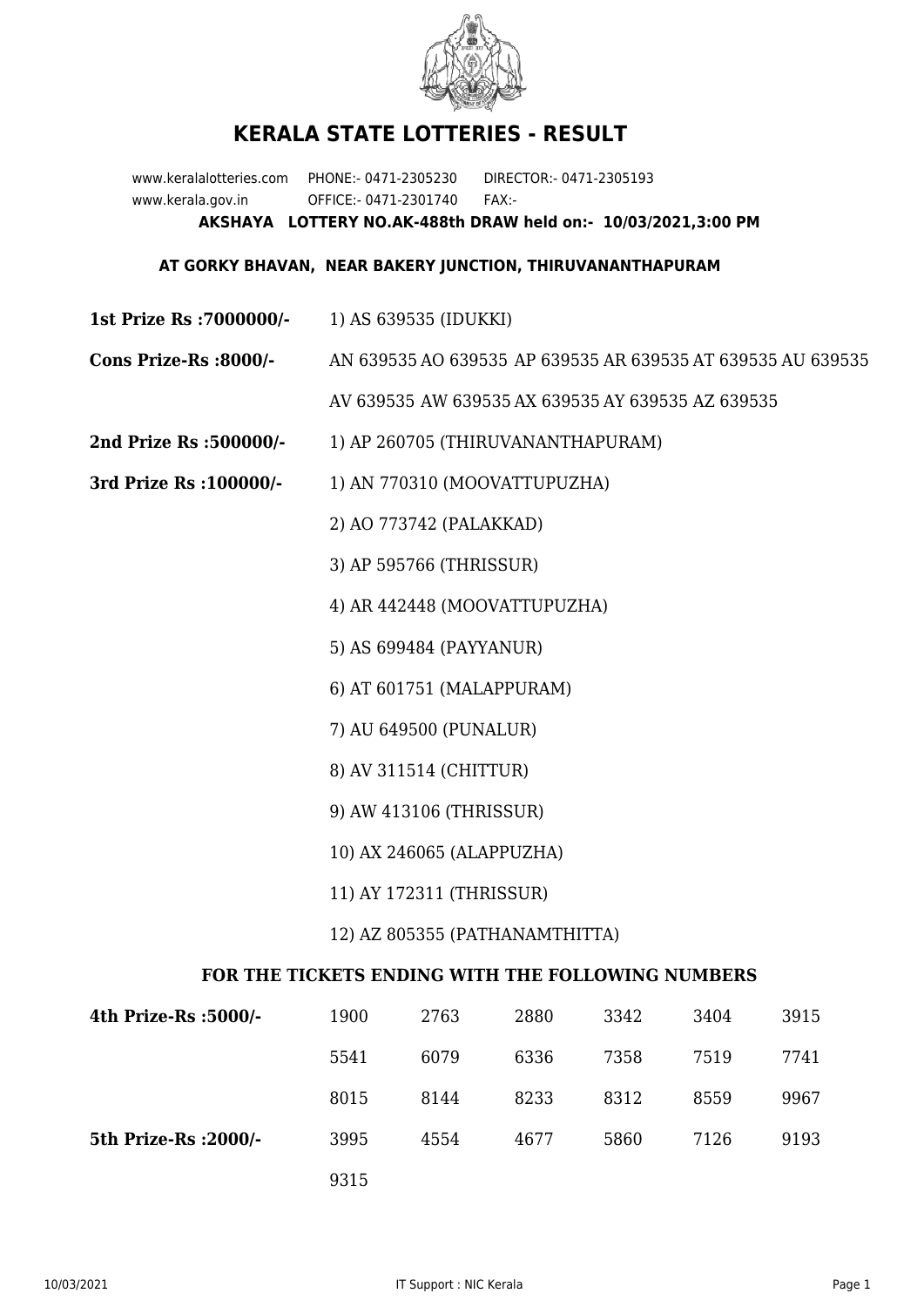| 6th Prize-Rs : 1000/- | 0349 | 1034 | 1499 | 1576 | 1771 | 1821 |
|-----------------------|------|------|------|------|------|------|
|                       | 2329 | 2474 | 2843 | 3613 | 3969 | 4412 |
|                       | 4440 | 4493 | 4630 | 4982 | 6075 | 6343 |
|                       | 6661 | 7460 | 7934 | 8272 | 8451 | 8913 |
|                       | 9261 | 9367 |      |      |      |      |
| 7th Prize-Rs :500/-   | 0456 | 0807 | 0880 | 0940 | 1015 | 1251 |
|                       | 1320 | 1368 | 1426 | 1500 | 1529 | 1809 |
|                       | 1996 | 2056 | 2087 | 2134 | 2145 | 2190 |
|                       | 2249 | 2313 | 3142 | 3144 | 3705 | 3730 |
|                       | 3789 | 4249 | 4256 | 4280 | 4288 | 4407 |
|                       | 4762 | 4920 | 5455 | 5556 | 5730 | 5755 |
|                       | 5855 | 6049 | 6191 | 6207 | 6272 | 6526 |
|                       | 6650 | 6906 | 6932 | 6935 | 6991 | 7030 |
|                       | 7198 | 7555 | 7654 | 7657 | 7752 | 8057 |
|                       | 8155 | 8170 | 9057 | 9236 | 9292 | 9358 |
|                       | 9456 | 9740 | 9820 | 9966 |      |      |
| 8th Prize-Rs : 100/-  | 0005 | 0086 | 0115 | 0120 | 0206 | 0269 |
|                       | 0298 | 0424 | 0429 | 0493 | 0519 | 0531 |
|                       | 0573 | 0736 | 0763 | 0846 | 0943 | 1127 |
|                       | 1157 | 1192 | 1267 | 1367 | 1417 | 1596 |
|                       | 1630 | 1653 | 1711 | 1727 | 1730 | 1740 |
|                       | 1755 | 1785 | 1969 | 2075 | 2079 | 2142 |
|                       | 2273 | 2327 | 2353 | 2380 | 2399 | 2870 |
|                       | 2902 | 2981 | 3069 | 3181 | 3229 | 3352 |
|                       | 3389 | 3593 | 3620 | 3804 | 3850 | 3975 |
|                       | 4072 | 4158 | 4179 | 4182 | 4631 | 4658 |
|                       | 4734 | 4755 | 4756 | 4768 | 4842 | 4899 |
|                       | 4925 | 5013 | 5048 | 5065 | 5344 | 5882 |
|                       | 5927 | 6011 | 6174 | 6184 | 6622 | 6731 |